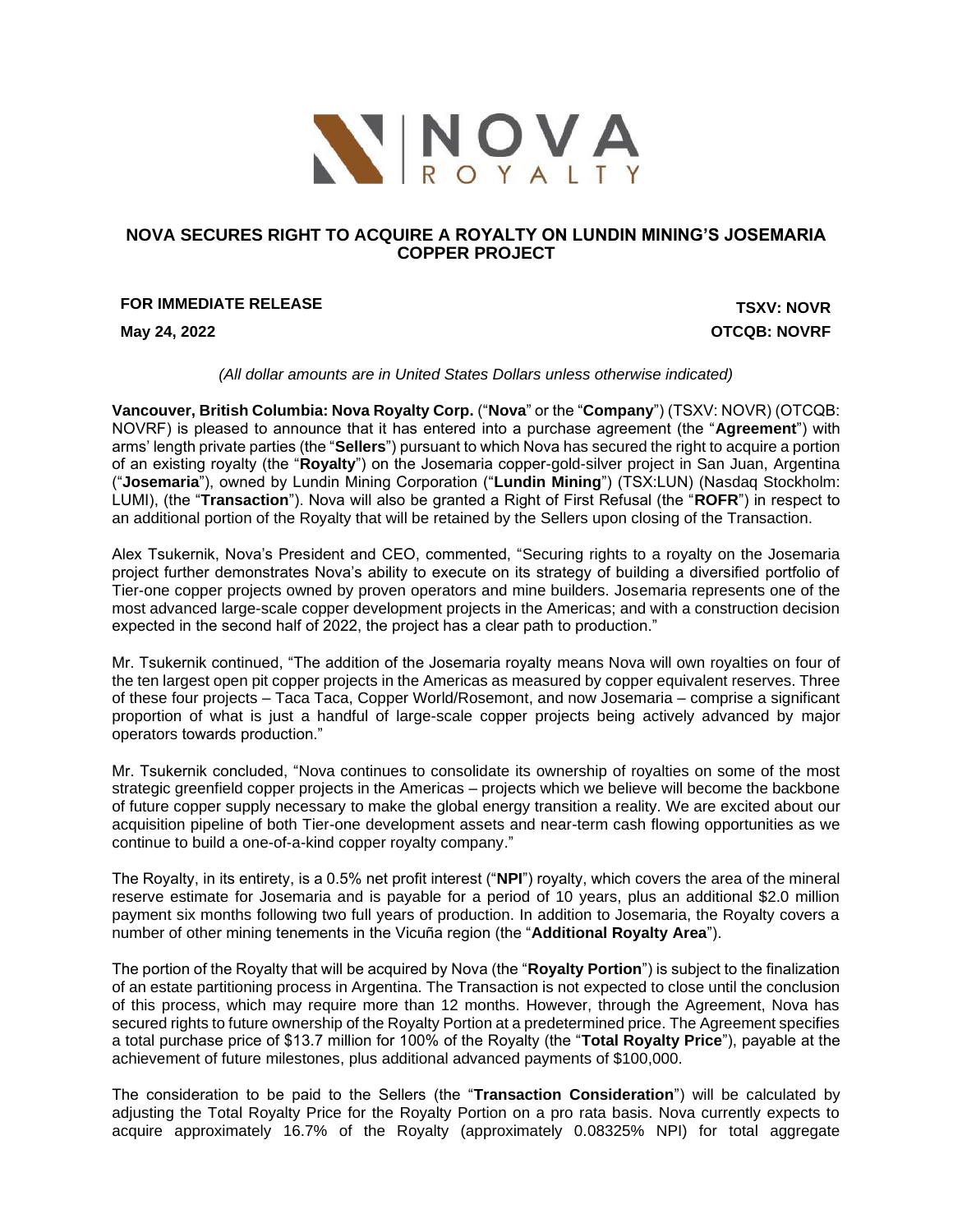consideration of \$2.4 million (including the advanced payments), with a ROFR over an additional 16.7% of the Royalty (approximately 0.08325% NPI).

## **Transaction Highlights**

- Josemaria is one of the most advanced, large-scale development projects in the Americas, with a clear path to production
- Lundin Mining is a proven mine builder and operator, committed to the development of Josemaria, where a construction decision is expected in the second half of 2022
- Attractive initial exposure in the Vicuña region, an emerging district that already hosts several world-class deposits (Josemaria, Filo del Sol, Los Helados), and which is an area of considerable focus for Lundin Mining and the Lundin Group of Companies

## **Royalty Description**

The Royalty, it its entirety, comprises a lump-sum payment of \$2.0 million, payable within six months of the completion of the second full year of mine operations, and a 0.5% NPI royalty over Josemaria for a period of 10 years. The Royalty covers the vast majority (99.7%) of the area of the current mineral reserve estimate for Josemaria. A map of the area covered by the Royalty in relation to the Josemaria deposit is shown below.



The Royalty also covers the Additional Royalty Area, which includes mining tenements in Argentina that currently form a portion of the Los Helados project. While the Additional Royalty Area does not currently cover any defined mineral resources, it is well situated for further exploration in the Vicuña region, an emerging mining camp hosting other world-class orebodies such as Filo del Sol (Filo Mining) and Los Helados (NGEX Minerals) and may benefit from the definition of new mineral deposits in the area.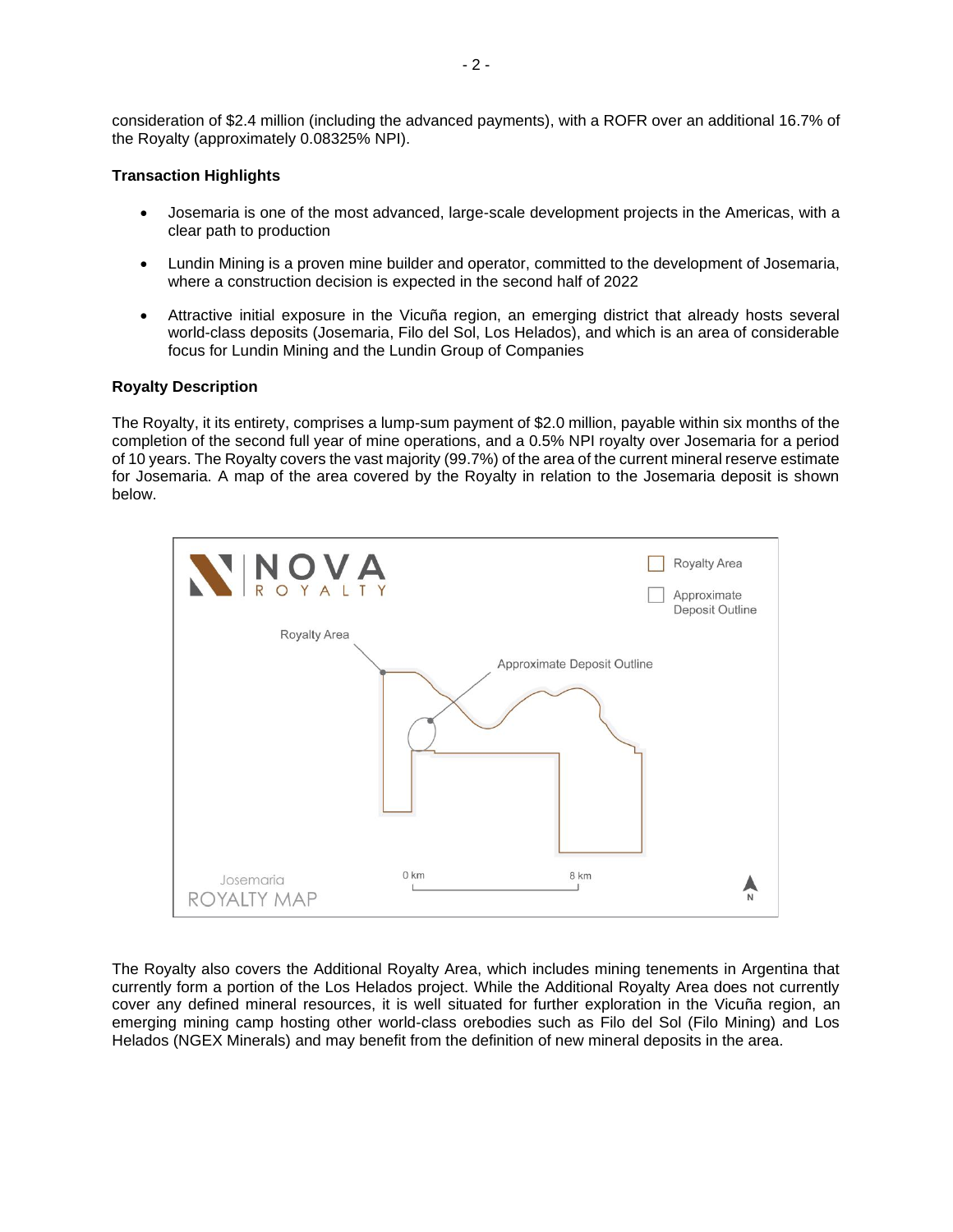#### **Josemaria Overview**

Josemaria is 100% owned by Lundin Mining and is located in the San Juan Province of Argentina, approximately 9km east of the Chile-Argentina border. Josemaria is currently expected to employ conventional truck and shovel open pit mining, with conventional primary crushing, grinding and flotation to produce a gold-rich copper concentrate. Over a 19-year mine life, average annual production is forecast to be 131,000 tonnes of copper, 224,000 oz of gold and 1.0 million oz of silver at an average total cash cost of US\$1.55/lb copper equivalent.(1)

Lundin Mining acquired Josemaria through its acquisition of Josemaria Resources, which closed in April 2022. On April 11, 2022, the mining authority of San Juan, Argentina approved the Environmental Social Impact Assessment for Josemaria. Lundin Mining reported that it is currently advancing commercial agreements and additional sectoral permits with national and provincial authorities in Argentina, which it expects to complete in 2022 ahead of a construction decision. Lundin Mining reported that it is completing basic engineering and study work for an updated technical report, which will include updated cost estimates and evaluation of potential scope changes compared to plans envisaged in a Feasibility Study completed by Josemaria Resources in November 2020. Lundin Mining reported that it expects to publish an updated technical report in Q4 2022 and intends to spend up to \$300 million to advance development of Josemaria ahead of a construction decision in H2 2022.(2)

As of December 20, 2021, Lundin Mining disclosed the mineral reserve and resource estimates for Josemaria as follows, which were estimated by Josemaria Resources and extracted from the Feasibility Study completed by Josemaria Resources in November 2020:

|             |             | Grade  |            |            | <b>Contained Metal</b> |          |          |
|-------------|-------------|--------|------------|------------|------------------------|----------|----------|
| Category    | Tonnes (Mt) | Cu (%) | Au $(g/t)$ | Ag $(g/t)$ | Cu (Mlbs)              | Au (Moz) | Ag (Moz) |
| Proven      | 197         | 0.43   | 0.34       | 1.33       | 1.844                  | 2.14     | 8.43     |
| Probable    | 815         | 0.27   | 0.19       | 0.85       | 4.861                  | 4.87     | 22.29    |
| Total (P&P) | 1,012       | 0.30   | 0.22       | 0.94       | 6,705                  | 7.02     | 30.72    |

### **Mineral Reserve Statement (3)**

## **Sulphide Mineral Resource Statement at 0.1% Copper Equivalent Cut-Off (3)**

|             |             | Grade  |            |            | <b>Contained Metal</b> |          |          |
|-------------|-------------|--------|------------|------------|------------------------|----------|----------|
| Category    | Tonnes (Mt) | Cu (%) | Au $(g/t)$ | Ag $(g/t)$ | Cu (Blbs)              | Au (Moz) | Ag (Moz) |
| Measured    | 197         | 0.43   | 0.34       | 1.3        | 1.9                    | 2.2      | 8.5      |
| Indicated   | 962         | 0.26   | 0.18       | 0.9        | 5.5                    | 5.6      | 26.6     |
| Total (M&I) | 1,159       | 0.29   | 0.21       | 0.9        | 7.4                    | 7.8      | 33.5     |
| Inferred    | 704         | 0.19   | 0.10       | 0.8        | 2.9                    | 2.3      | 18.6     |

## **Oxide Mineral Resource Statement at 0.2g/t Gold Cut-Off (3)**

|             |                          |                          | Grade                    | <b>Contained Metal</b> |          |  |
|-------------|--------------------------|--------------------------|--------------------------|------------------------|----------|--|
| Category    | Tonnes (Mt)              | Au $(g/t)$               | Ag $(g/t)$               | Au (Koz)               | Ag (Koz) |  |
| Measured    | 26                       | 0.33                     | 1.2                      | 280                    | 994      |  |
| Indicated   | 15                       | 0.28                     | 1.3                      | 132                    | 632      |  |
| Total (M&I) | 41                       | 0.31                     | 1.2                      | 410                    | 1,585    |  |
| Inferred    | $\overline{\phantom{0}}$ | $\overline{\phantom{0}}$ | $\overline{\phantom{0}}$ |                        | -        |  |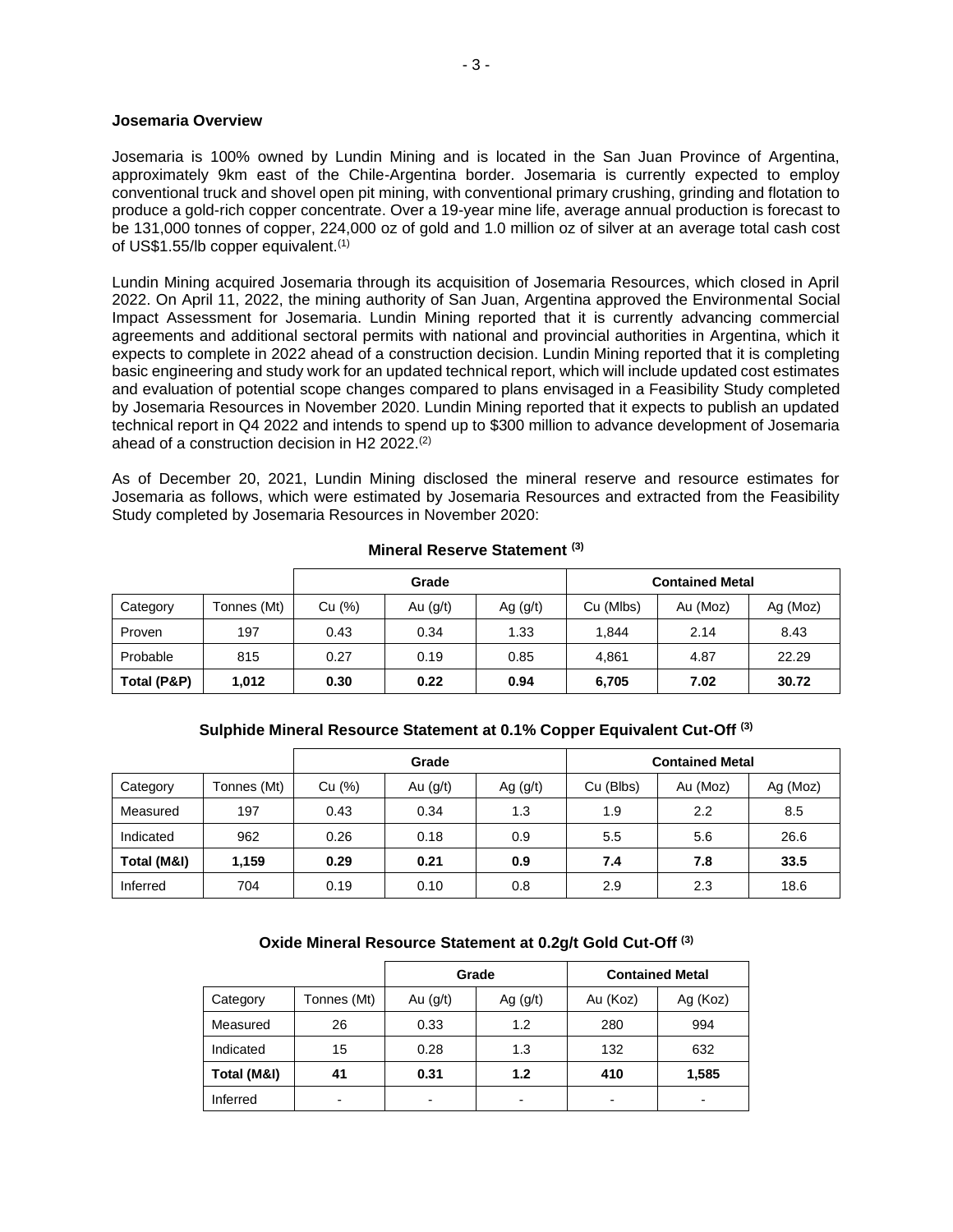### **Transaction Details**

The Agreement defines a total purchase price of \$13.7 million for 100% of the Royalty, payable at the achievement of future milestones, plus advanced payments of \$100,000. The Transaction Consideration will be calculated *pro rata* for the Royalty Portion acquired by Nova. Payments in connection with the Transaction will be as follows:

- Advanced payments totaling \$100,000, payable in cash
- 50% of the Transaction Consideration, payable in cash 30 business days following the receipt of notice that Nova has been recorded as sole titleholder of the Royalty Portion with the relevant mining authority
- 25% of the Transaction Consideration, payable in cash 30 business days following commencement of construction at Josemaria, provided, however, that the estate partitioning has first been finalized
- 25% of the Transaction Consideration, payable in cash 30 business days following the 12-month anniversary of commercial production at Josemaria, provided, however, that the estate partitioning has first been finalized

### **Transaction Financing**

Nova also announces that it will draw down (the "**Drawdown**") an additional C\$1.5 million under its existing amended and restated convertible loan facility with Beedie Capital (the "**Beedie Capital Facility**"), the terms of which are disclosed in the Company's news release dated February 10, 2021. Proceeds from the Drawdown will be used to fund the advanced payments a portion of the future Transaction Consideration and general corporate purposes.

The Drawdown will increase the total amount drawn under the Beedie Capital Facility to C\$8.0 million, with an additional C\$17.0 million remaining available to the Company. The Drawdown is subject to the acceptance of the TSXV.

The Drawdown is convertible by Beedie Capital into 546,764 common shares of the Company at a conversion price of C\$2.74342 per share which is based on a 20% premium above the 30-day volumeweighted average price of the common shares of Nova on the TSXV calculated up to and including May 20, 2022, in accordance with the terms of the Beedie Capital Facility. Any common shares of the Company issued upon conversion of the Drawdown Amount will be subject to a four month and one day hold period.

#### **Qualified Person**

Technical information contained in this news release originates in the public disclosure set out above and has been reviewed and approved by Christian Rios, AIPG Certified Professional Geologist, Advisor to Nova and a Qualified Person as defined in National Instrument 43-101, *Standards of Disclosure for Mineral Projects*.

#### **About Nova**

Nova is a royalty company focused on providing investors with exposure to the key building blocks of clean energy – copper and nickel. The Company is headquartered in Vancouver, British Columbia and is listed on the TSXV under the trading symbol "NOVR" and on the US OTCQB under the ticker "NOVRF".

## **On Behalf of Nova Royalty Corp.,**

(signed) "Alex Tsukernik" President and Chief Executive Officer